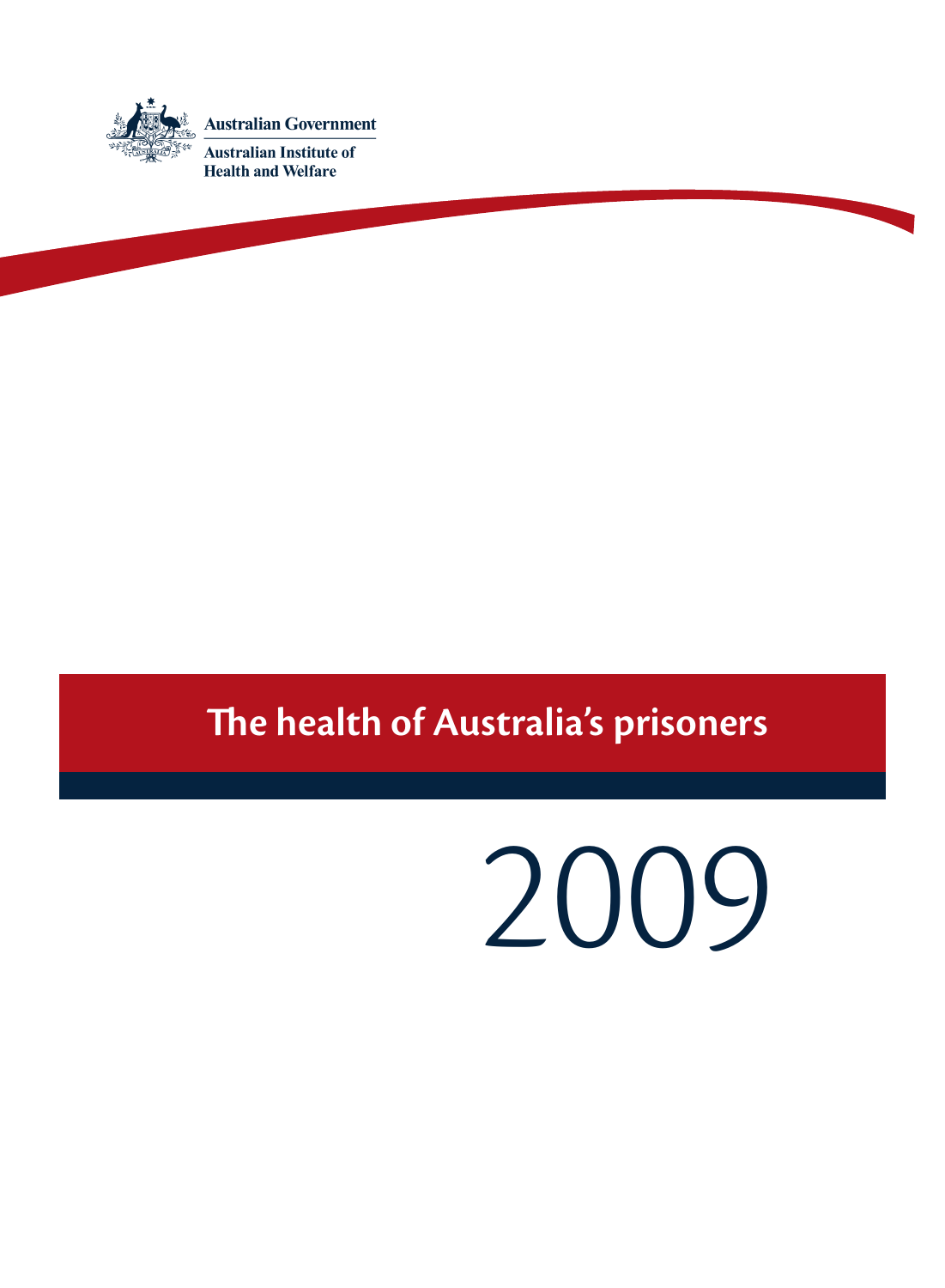The Australian Institute of Health and Welfare is Australia's national health and welfare statistics and information agency. The Institute's mission is better information and statistics for better health and wellbeing.

## © Australian Institute of Health and Welfare 2010

This work is copyright. Apart from any use as permitted under the *Copyright Act 1968*, no part may be reproduced without prior written permission from the Australian Institute of Health and Welfare. Requests and enquiries concerning reproduction and rights should be directed to the Head, Media and Communications Unit, Australian Institute of Health and Welfare, GPO Box 570, Canberra ACT 2601.

A complete list of the Institute's publications is available from the Institute's website <www.aihw.gov.au>.

ISBN 978-1-74249-011-3

#### **Suggested citation**

Australian Institute of Health and Welfare 2010. The health of Australia's prisoners 2009. Cat. no. PHE 123. Canberra: AIHW.

#### **Australian Institute of Health and Welfare**

Board Chair Hon. Peter Collins, AM, QC

Director Penny Allbon

Any enquiries about or comments on this publication should be directed to:

Ingrid Johnston

Australian Institute of Health and Welfare GPO Box 570 Canberra ACT 2601 Phone: (02) 6244 1211 Email: prisoner.health@aihw.gov.au

Published by the Australian Institute of Health and Welfare

Design and typesetting by Sam Highley Printed by Union Offset Printers

Cover art by an Indigenous offender

Please note that there is the potential for minor revisions of data in this report. Please check the online version at <www.aihw.gov.au> for any amendments.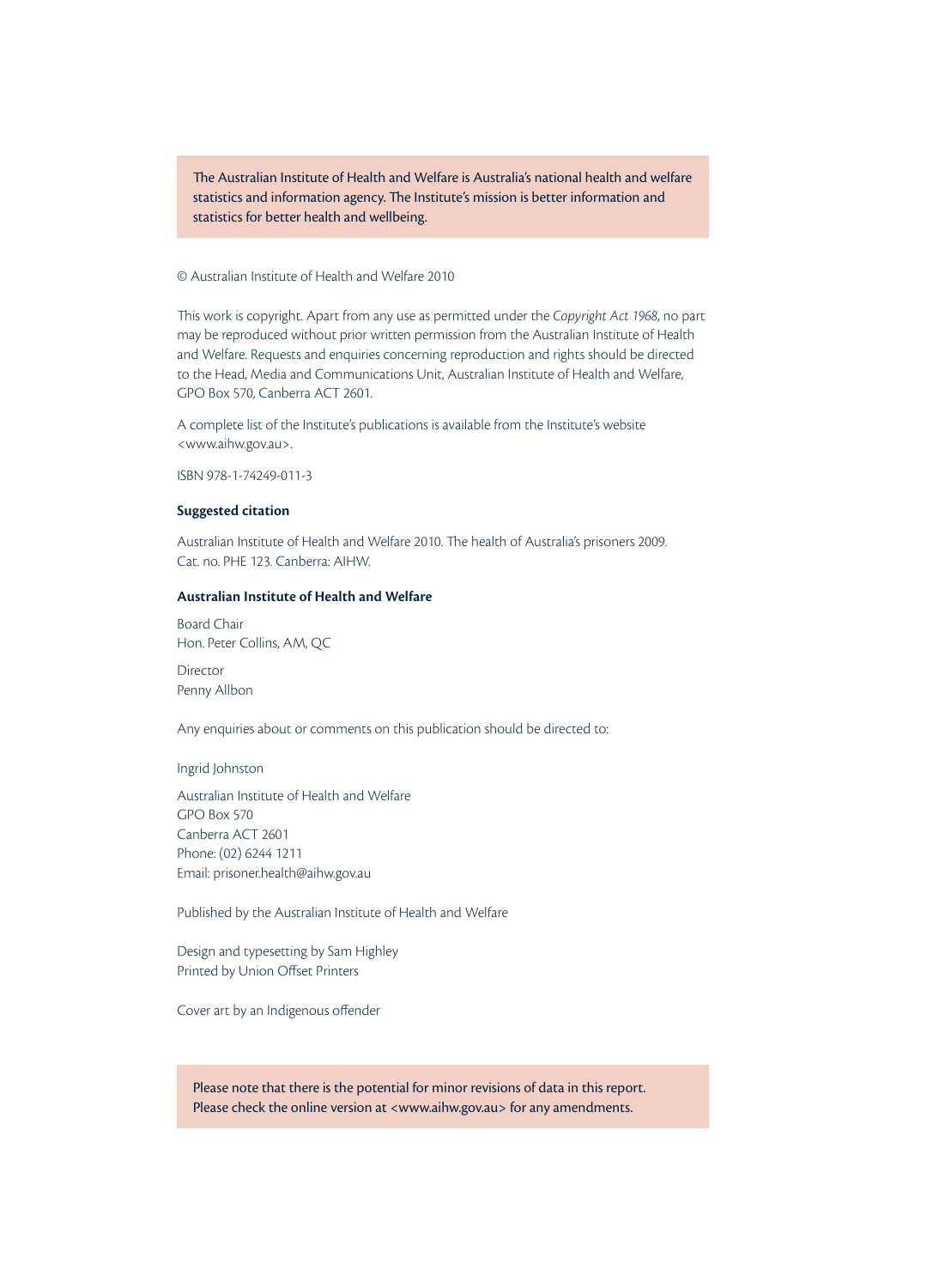## Foreword

**The health of the wider community, yet until<br>
of the wider community, yet until<br>
of chave wider community, yet until<br>
difficiations and data collection that<br>
findicatios and data collection that<br>
rest to services over tim** An estimated 50,000 people are released from prison each year in Australia. This means that the health of prisoners has a significant impact on the health of the wider community, yet until now very little was known about the health of prisoners nationally. In response to the paucity of national data in the prisoner health area, the Prisoner Health Information Group led by the AIHW has been working for several years to develop a set of indicators and data collection that will allow us to monitor the health of prisoners and their access to services over time.

*The health of Australia's prisoners 2009* report represents a major milestone. The report presents information on the health of prisoners at the time of entry to prisons, their use of health services while in prison as well as some information on the prison environment. While the current report is national in scope, we expect jurisdictional data to be available for subsequent reports.

This report confirms some of the research findings that a high proportion of prison entrants have mental health problems, high levels of psychological distress and a history of head injury leading to a loss of consciousness. Rates of hepatitis B and C are significantly higher among prison entrants than the wider community as well as high levels of smoking, alcohol consumption and illicit drug use.

Other findings show that a quarter of prisoners visited a prison health clinic—with most visits being for health checks or to manage specific conditions such as diabetes or mental illness. Over 40% of prisoners in the prison census reported taking some form of prescribed medication.

Aboriginal and Torres Strait Islander prisoners are over-represented within the prison system with 26% of prison entrants being Indigenous. Indigenous prison entrants were found to have higher levels of communicable diseases than their non-Indigenous counterparts but reported lower levels of mental health issues and were less likely than non-Indigenous prisoners to take prescribed medication.

I would like to thank the PHIG for their expert advice and leadership in the development of the prisoner health indicators. Many thanks also to the Australian Health Ministers Advisory Council, who provided funding for this project through the (former) Standing Committee on Aboriginal and Torres Strait Islander Health and the National Advisory Group on Aboriginal and Torres Strait Islander Health Information and Data.

Finally, thanks to the data providers in each jurisdiction who co-ordinated data collection within their states and territories—such a major undertaking would not have been possible without your ongoing support.

#### **Penny Allbon**

**Director**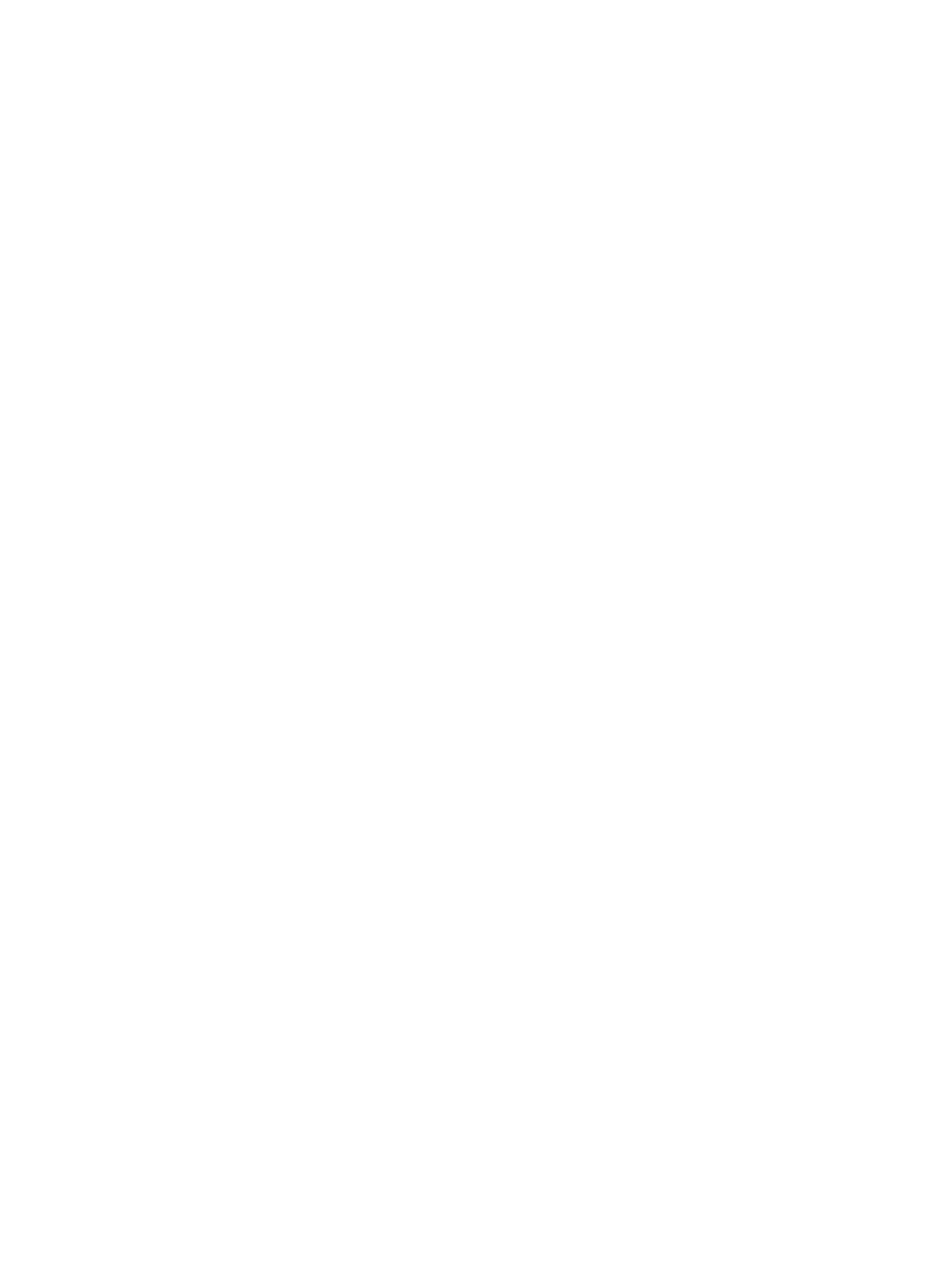## Contents

| 1.1 |  |  |  |  |
|-----|--|--|--|--|
| 1.2 |  |  |  |  |
| 1.3 |  |  |  |  |
| 1.4 |  |  |  |  |
| 1.5 |  |  |  |  |
|     |  |  |  |  |
| 2.1 |  |  |  |  |
| 2.2 |  |  |  |  |
| 2.3 |  |  |  |  |
|     |  |  |  |  |
| 3.1 |  |  |  |  |
| 3.2 |  |  |  |  |
| 3.3 |  |  |  |  |
| 3.4 |  |  |  |  |
| 3.5 |  |  |  |  |
|     |  |  |  |  |
| 4.1 |  |  |  |  |
| 4.2 |  |  |  |  |
|     |  |  |  |  |
| 5.1 |  |  |  |  |
| 5.2 |  |  |  |  |
| 5.3 |  |  |  |  |
| 5.4 |  |  |  |  |
| 5.5 |  |  |  |  |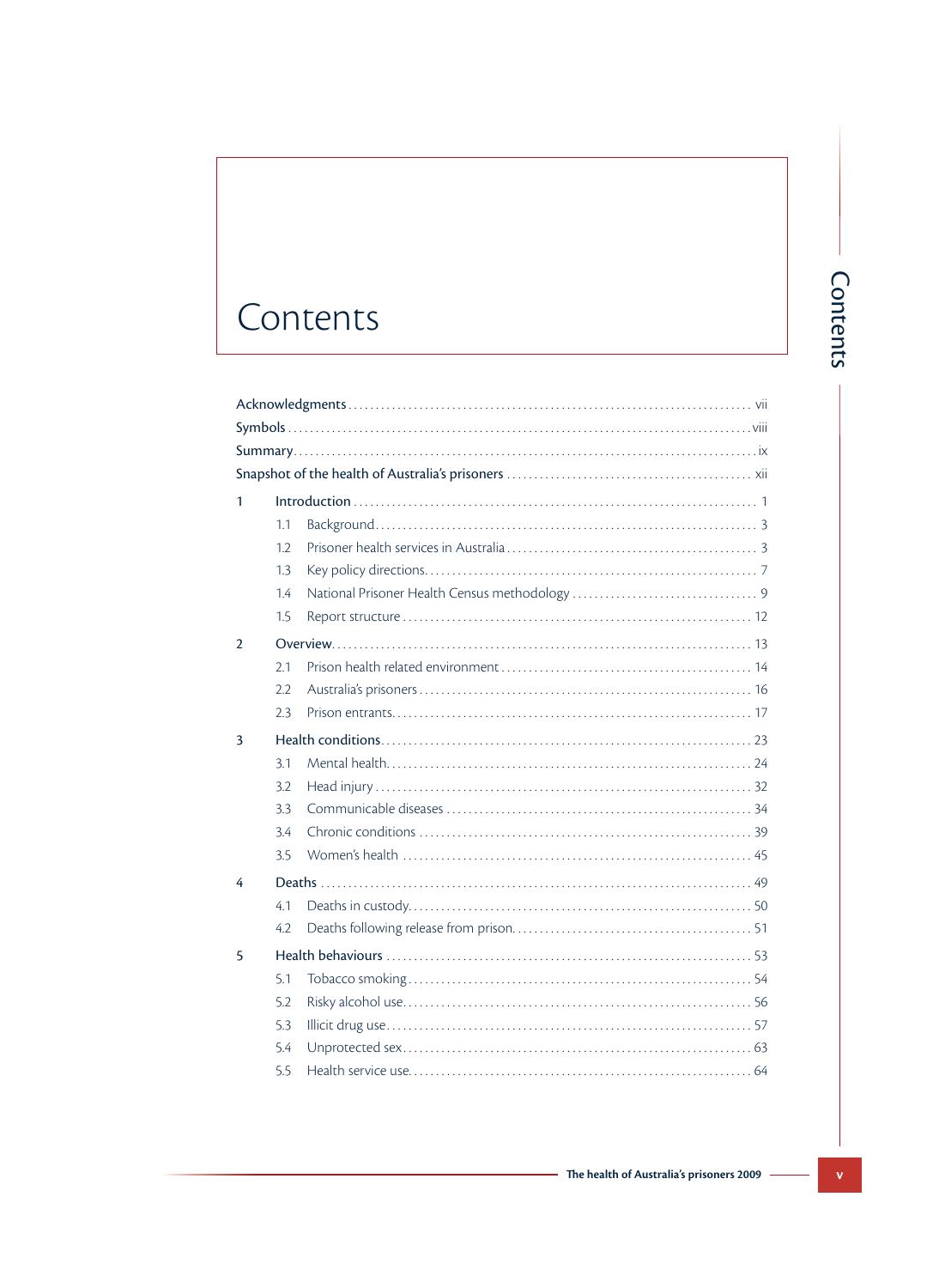|          | 6              |                                                                          |  |
|----------|----------------|--------------------------------------------------------------------------|--|
|          |                | 6.1                                                                      |  |
|          |                | 6.2                                                                      |  |
|          |                | 6.3                                                                      |  |
|          |                | 6.4                                                                      |  |
|          |                | 6.5                                                                      |  |
|          |                | 6.6                                                                      |  |
|          |                | 6.7                                                                      |  |
| Contents |                | 6.8                                                                      |  |
|          |                | 6.9                                                                      |  |
|          |                | 6.10                                                                     |  |
|          |                | 6.11                                                                     |  |
|          |                |                                                                          |  |
|          | $\overline{7}$ | Comparisons with the general community and prisoners internationally  97 |  |
|          |                | 7.1                                                                      |  |
|          |                | 7.2                                                                      |  |
|          |                | 7.3                                                                      |  |
|          |                | 7.4                                                                      |  |
|          |                | 7.5                                                                      |  |
|          |                | 7.6                                                                      |  |
|          |                | 7.7                                                                      |  |
|          |                | 7.8                                                                      |  |
|          |                | 7.9                                                                      |  |
|          |                | 7.10                                                                     |  |
|          |                | 7.11                                                                     |  |
|          |                |                                                                          |  |
|          | 8              |                                                                          |  |
|          |                | 8.1                                                                      |  |
|          |                | 8.2                                                                      |  |
|          |                | 8.3                                                                      |  |
|          |                | 8.4                                                                      |  |
|          |                | 8.5                                                                      |  |
|          |                |                                                                          |  |
|          |                |                                                                          |  |
|          |                |                                                                          |  |
|          |                |                                                                          |  |
|          |                |                                                                          |  |
|          |                |                                                                          |  |
|          |                |                                                                          |  |
|          |                |                                                                          |  |
|          |                |                                                                          |  |
|          |                |                                                                          |  |
|          |                |                                                                          |  |
| vi       |                | The health of Australia's prisoners 2009                                 |  |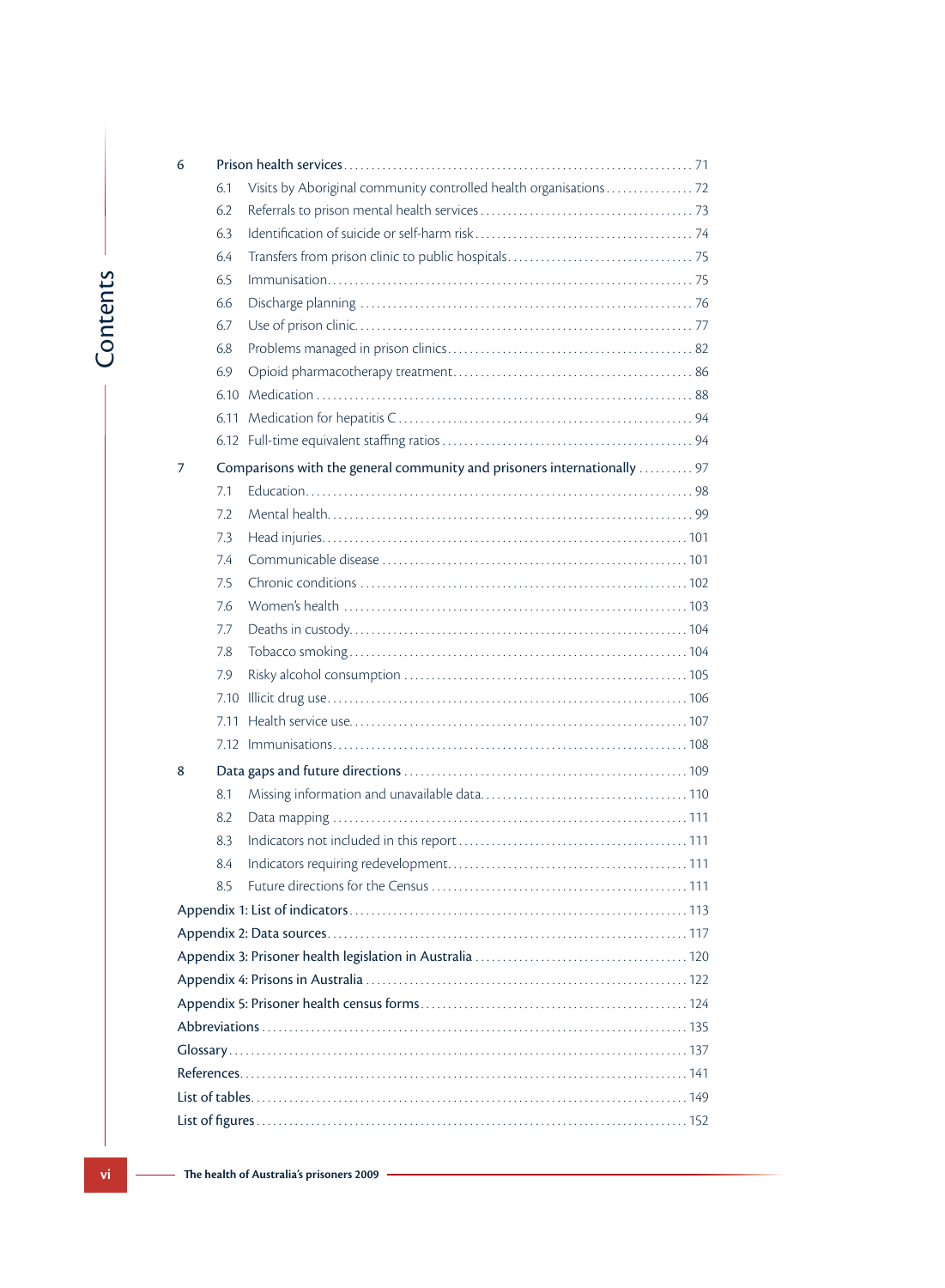## Acknowledgments

| Acknowledgments                                                                                                                                                                                                                                                                                                                                                                                                                                                                                                                                                              |                                              |                 |
|------------------------------------------------------------------------------------------------------------------------------------------------------------------------------------------------------------------------------------------------------------------------------------------------------------------------------------------------------------------------------------------------------------------------------------------------------------------------------------------------------------------------------------------------------------------------------|----------------------------------------------|-----------------|
| Ingrid Johnston, Ellen Connell and Liz Berryman prepared this report with valuable input from<br>Dr Fadwa Al-Yaman, Dr Phil Anderson and Tim Beard. Dr Al-Yaman has provided support<br>and leadership to this project since its inception. A number of other people at the Australian<br>Institute of Health and Welfare (AIHW) have also provided important assistance to this<br>project: Peter Nolan for the design of the census forms, Michael Metz and Elena Ougrinovski<br>for creating the database, and Damien Parry for logistical help with the census and data. |                                              | Acknowledgments |
| This project has been developed over five years, during which time many people have made<br>contributions, including staff members of the AIHW who worked on the early stages of the<br>project and previous members of the Prisoner Health Information Group (PHIG). These<br>include Mieke Van Doeland, Denise Arnold, Josephine Belcher, Soula Macfarlane, David Green,<br>Mike Taylor and Jim Birch.                                                                                                                                                                     |                                              |                 |
| Special thanks go to all the prisoners and service providers who participated in the census and<br>to all jurisdictions for their support in coordinating this work with prisons in their jurisdiction.                                                                                                                                                                                                                                                                                                                                                                      |                                              |                 |
| This work was funded by the AIHW and the Australian Health Ministers' Advisory Council—<br>National Advisory Group on Aboriginal and Torres Strait Islander Health Information<br>and Data.                                                                                                                                                                                                                                                                                                                                                                                  |                                              |                 |
| The AIHW would like to acknowledge the valuable contribution of the PHIG and the<br>Technical Expert Group in the preparation of this report.                                                                                                                                                                                                                                                                                                                                                                                                                                |                                              |                 |
| Justice Health NSW                                                                                                                                                                                                                                                                                                                                                                                                                                                                                                                                                           | Dr Devon Indig                               |                 |
| Department of Justice, Victoria                                                                                                                                                                                                                                                                                                                                                                                                                                                                                                                                              | Michele Gardner                              |                 |
| Queensland Health                                                                                                                                                                                                                                                                                                                                                                                                                                                                                                                                                            | Dr Alun Richards                             |                 |
| Department of Corrective Services, WA                                                                                                                                                                                                                                                                                                                                                                                                                                                                                                                                        | Dr Ralph Chapman                             |                 |
| South Australian Prison Health Service                                                                                                                                                                                                                                                                                                                                                                                                                                                                                                                                       | Dr Peter Frost                               |                 |
| Department of Health and Human Services, Tas                                                                                                                                                                                                                                                                                                                                                                                                                                                                                                                                 | Dr Chris Wake                                |                 |
| <b>Corrections Health, ACT</b>                                                                                                                                                                                                                                                                                                                                                                                                                                                                                                                                               | Professor Michael Levy                       |                 |
| Department of Health and Families, NT                                                                                                                                                                                                                                                                                                                                                                                                                                                                                                                                        | Lesley Kemmis, Nikki Walford                 |                 |
| <b>Australian Bureau of Statistics (ABS)</b>                                                                                                                                                                                                                                                                                                                                                                                                                                                                                                                                 | Jane Griffin-Warwicke,<br>Michelle Marquardt |                 |
| <b>Burnet Institute</b>                                                                                                                                                                                                                                                                                                                                                                                                                                                                                                                                                      | Dr Stuart Kinner                             |                 |
| National Drug Research Institute                                                                                                                                                                                                                                                                                                                                                                                                                                                                                                                                             | Associate Professor Tony Butler              |                 |
|                                                                                                                                                                                                                                                                                                                                                                                                                                                                                                                                                                              | The health of Australia's prisoners 2009     | vii             |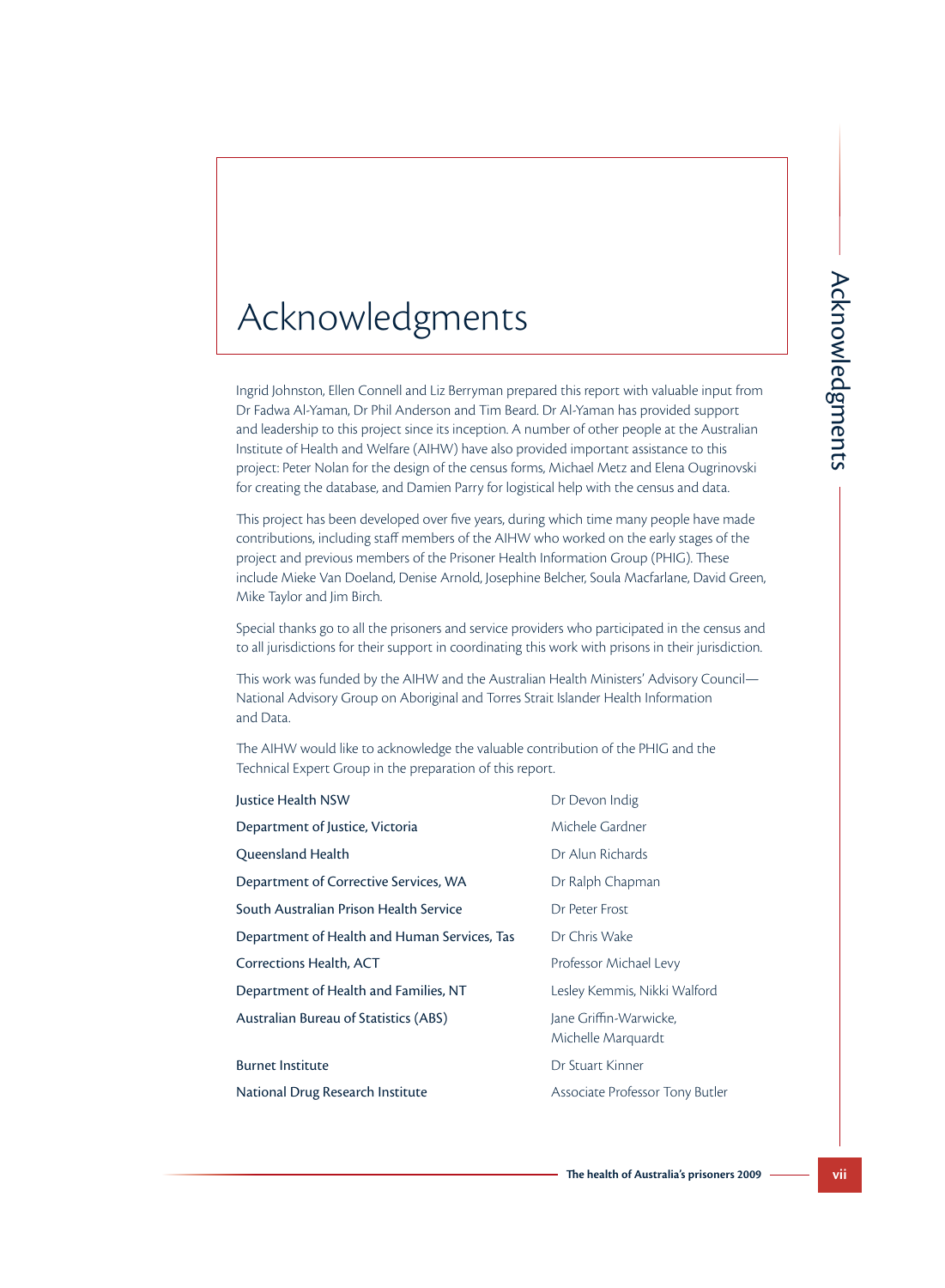# Symbols

 $\ddot{\phantom{a}}$ 

Symbols -

null not applicable not available  $n.a.$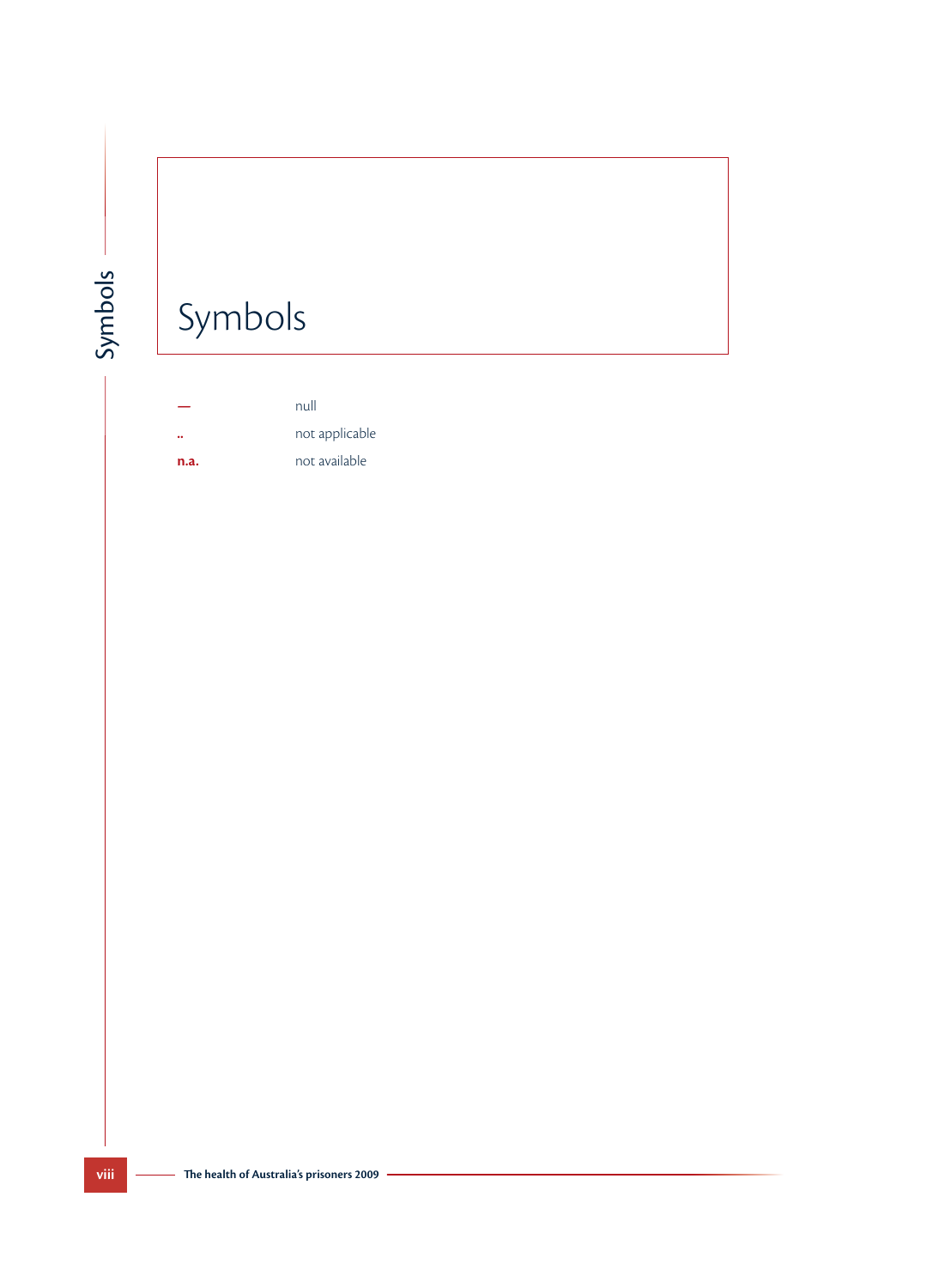## Summary

*The health of Australia's prisoners 2009* is the first report relating to the National Prisoner Health Indicators, which were developed to assist in monitoring the health of prisoners and to inform and evaluate the planning, delivery and quality of prisoner health services.

Most data for this report come from the National Prisoner Health Census (the Census), which was conducted in 87 of the 93 public and private prisons throughout Australia during mid 2009. Data were collected over a one week period on all prison entrants, all prisoners who visited a clinic, all prisoners who were taking prescribed medication while in custody, prison clinic services and staffing levels.

**The health of Australia'** prisoner<br>
oring the health of prisoners and to<br>
oring the health of prisones and to<br>
Health Census (the Census), which<br>
throughout Australia during mid<br>
ison entrants, all prisoners who<br>
dication During the Census week, there were over 27,000 prisoners in custody in Australia. Detailed data were collected for 549 prison entrants, over 3,700 prisoners in custody who visited a clinic, and over 4,900 prisoners who were taking prescribed medication. The denominator for the indicators sourced from the clinic and medications data is the total number of prisoners in custody on 30 June 2009 (within the prisons included in the Census). These data were sourced from the Australian Bureau of Statistics data Prisoners in Australia (ABS 2009b). The Census dates were chosen to include 30 June 2009 to ensure that this denominator was as accurate as possible.

Additional data on prison entrants were sourced from the 2007 National Prison Entrants' Bloodborne Virus and Risk Behaviour Survey (NPEBBV&RBS) (Butler & Papanastasiou 2008). This survey included 740 prison entrants from all jurisdictions except the Northern Territory.

The results in this first report form a baseline for national prisoner health in Australia. Trends over time and state/territory comparisons will be available in future reports.

## Social determinants

Of the 549 prison entrants in the Census:

- 89% were male, the median age was 29 years and 26% were Indigenous
- 75% had completed Year 10 or less schooling, with Indigenous entrants having lower educational attainment than non-Indigenous entrants
- 68% had been previously imprisoned and 24% had previously been in juvenile detention. A history of imprisonment, especially juvenile detention, was more common among Indigenous than non-Indigenous entrants.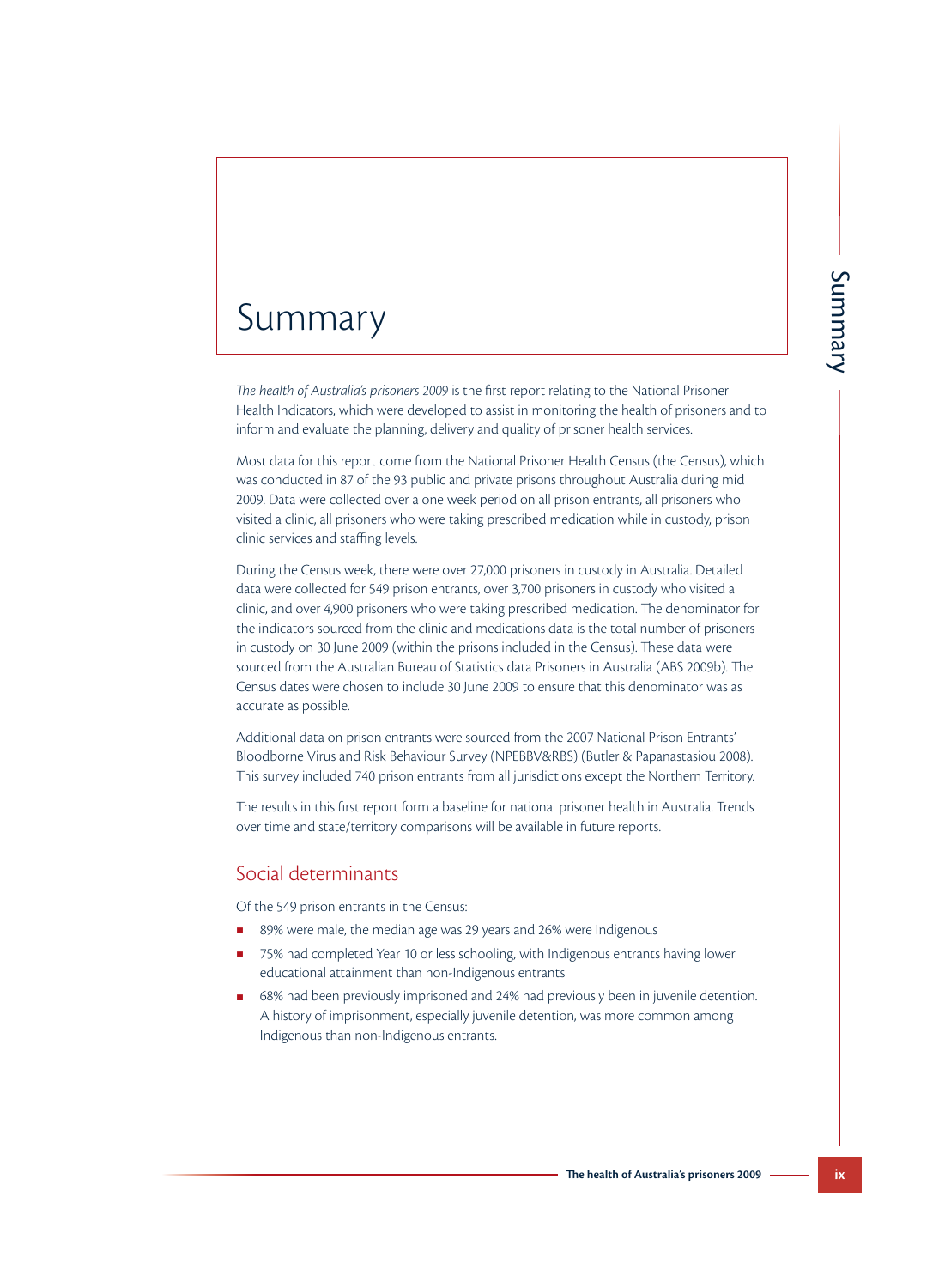## Health conditions and risk behaviours

As shown below, prisoners have significant health issues, with high rates of mental health problems, communicable diseases, alcohol misuse, smoking and illicit drug use.

## **Mental health and head injury**

- 37% of prison entrants reported having a mental health disorder at some time and 18% reported that they were currently taking medication for a mental heath related condition.
- A history of self-harm was reported by 18% of prison entrants.
- 43% of prison entrants reported having had a head injury resulting in a loss of consciousness.

## **Communicable diseases**

■ 35% of prison entrants tested positive to hepatitis C, 21% tested positive to the hepatitis B antibody and less than 1% tested positive to HIV (Butler & Papanastasiou 2008).

## **Smoking, alcohol and illicit drugs**

- 81% of prison entrants were current smokers and 74% smoked daily.
- 52% of prison entrants reported drinking alcohol at levels placing them at risk of alcoholrelated harm.
- 71% of prison entrants had used illicit drugs during the 12 months prior to their current incarceration.

## **Chronic conditions**

- 25% of prison entrants self-reported that they have a current chronic condition—asthma, arthritis, cardiovascular disease (CVD), diabetes or cancer.
- Asthma was the most common chronic condition, affecting 16% of prison entrants.

## Health service use

- During the Census, over 6,400 prisoners visited a clinic (25% of all prisoners in all jurisdictions except the NT and Tasmania) and over 4,900 prisoners were taking prescribed medication (41% of all prisoners in Qld, WA, SA and ACT).
- Prisoners made an average of 2 visits each to prison clinics during the Census week and were taking an average of 2.3 medications per day.
- The most common problems managed in the prison clinics were health check (19%), diabetes (14%) and mental health issues (12%).
- Based on the medication audit, 31% of prisoners were taking medication for mental health related issues. This is consistent with the proportion of prisoners referred to prison mental health services (31%).
- Prison clinics were staffed at an average of 3 full-time equivalent (FTE) health professionals for every 100 prisoners in custody.
- Most primary health care in prison was provided by nurses (71%), with just under one-fifth (18%) of clinic visits being with a medical practitioner.
- **x** 37% of prison entrants reporred<br> **The health of Australia** they were current<br> **x** A is bisory of self-harm was reported<br> **x** Austory of self-harm was reported<br> **x** 35% of prison entrants tested p<br> **x** antibody and les Clinic visits for drug and alcohol or mental health related issues were most likely to be initiated by staff (70%), whereas clinic visits for chronic conditions and related conditions were most likely to be initiated by the prisoner (65%).